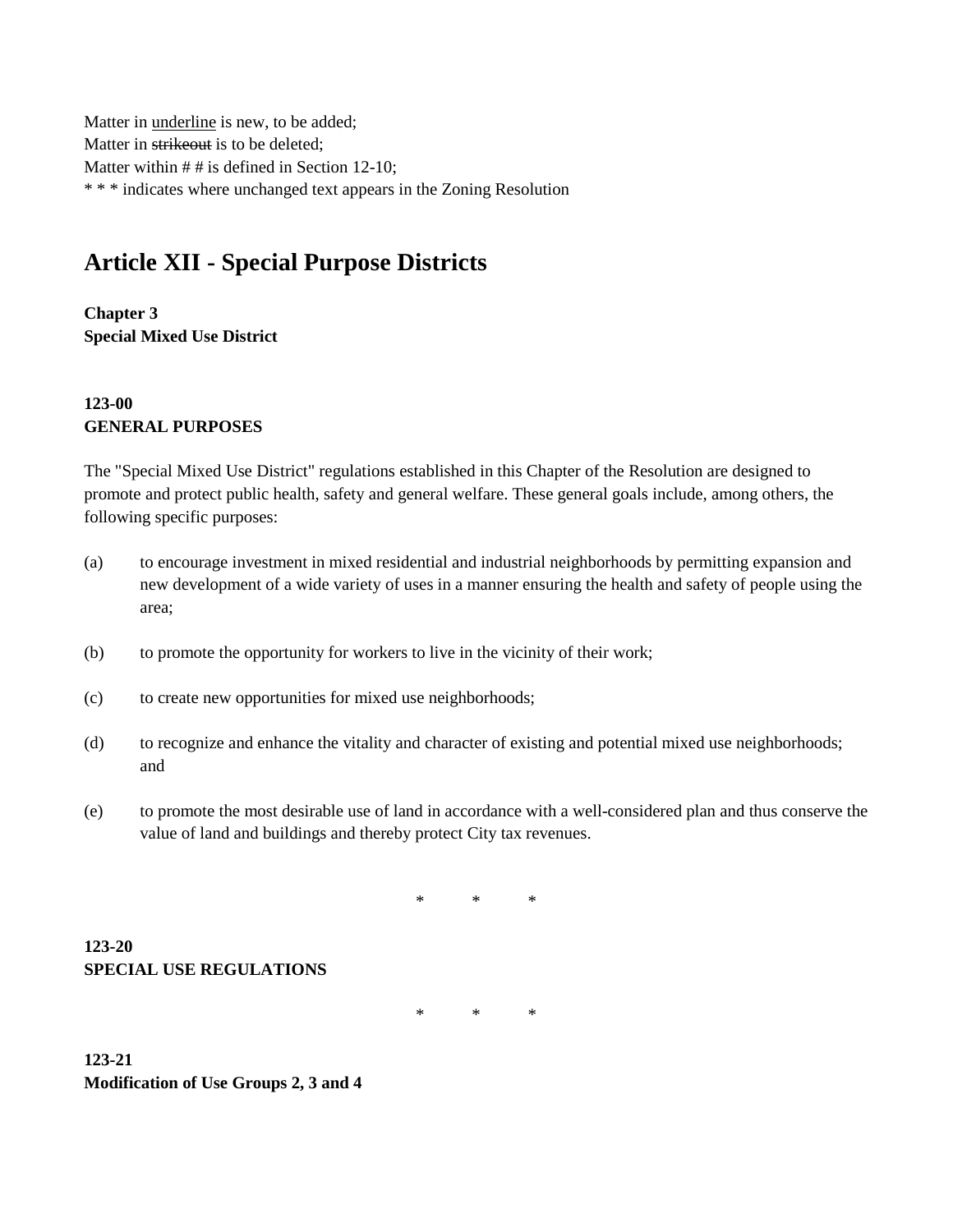The #uses# listed in Use Group 2, and the following #uses# listed in Use Groups 3 and 4: college or school student dormitories and fraternity or sorority student houses, #long-term care facilities#, domiciliary care facilities for adults, nursing homes and health-related facilities, philanthropic or non-profit institutions with sleeping accommodations, monasteries, convents or novitiates, #non-profit hospital staff dwellings# without restriction on location, and non-profit or voluntary hospitals, may only locate in the same #building# as, or share a common wall with a #building# containing, an existing #manufacturing# or #commercial use#, upon certification by a licensed architect or engineer to the Department of Buildings that such #manufacturing# or #commercial use#:

- (a) does not have a New York City or New York State environmental rating of "A", "B" or "C" under Section 24-153 of the New York City Administrative Code for any process equipment requiring a New York City Department of Environmental Protection operating certificate or New York State Department of Environmental Conservation state facility permit; and
- (b) is not required, under the City Right-to-Know Law, to file a Risk Management Plan for Extremely Hazardous Substances.

\* \* \*

# **123-30 SUPPLEMENTARY USE REGULATIONS**

### **123-31 Provisions Regulating Location of Uses in Mixed Use Buildings**

In #Special Mixed Use Districts#, in any #building# or portion of a #building# occupied by #residential uses#, #commercial# or #manufacturing uses# non-#residential uses# may be located only on a #story# below the lowest #story# occupied by #dwelling units# or #rooming units#, except that this limitation shall not preclude the:

- (a) extension of a permitted #business sign#, #accessory# to such non-#residential use#, to a maximum height of two feet above the level of a finished floor of the second #story#, but in no event higher than six inches below the lowest window sill on the second #story#;
- (b) location of #commercial# or #manufacturing uses# non-#residential uses# on the same #story#, or on a #story# higher than that occupied by #dwelling units# or #rooming units#, in #buildings# in existence on or prior to December 10, 1997, that are partially #converted# to #residential use# pursuant to paragraph (a) of Section 123-67 (Residential Conversion), or were previously so #converted# pursuant to Article I, Chapter 5 (Residential Conversion within Existing Buildings); or
- (c) location of #commercial# or #manufacturing uses# non-#residential uses# on the same #story#, or on a #story# higher than that occupied by #dwelling units# or #rooming units#, provided that the #commercial# or #manufacturing uses# non #residential uses#:
	- (1) are located in a portion of the #mixed use building# that has separate direct access to the #street#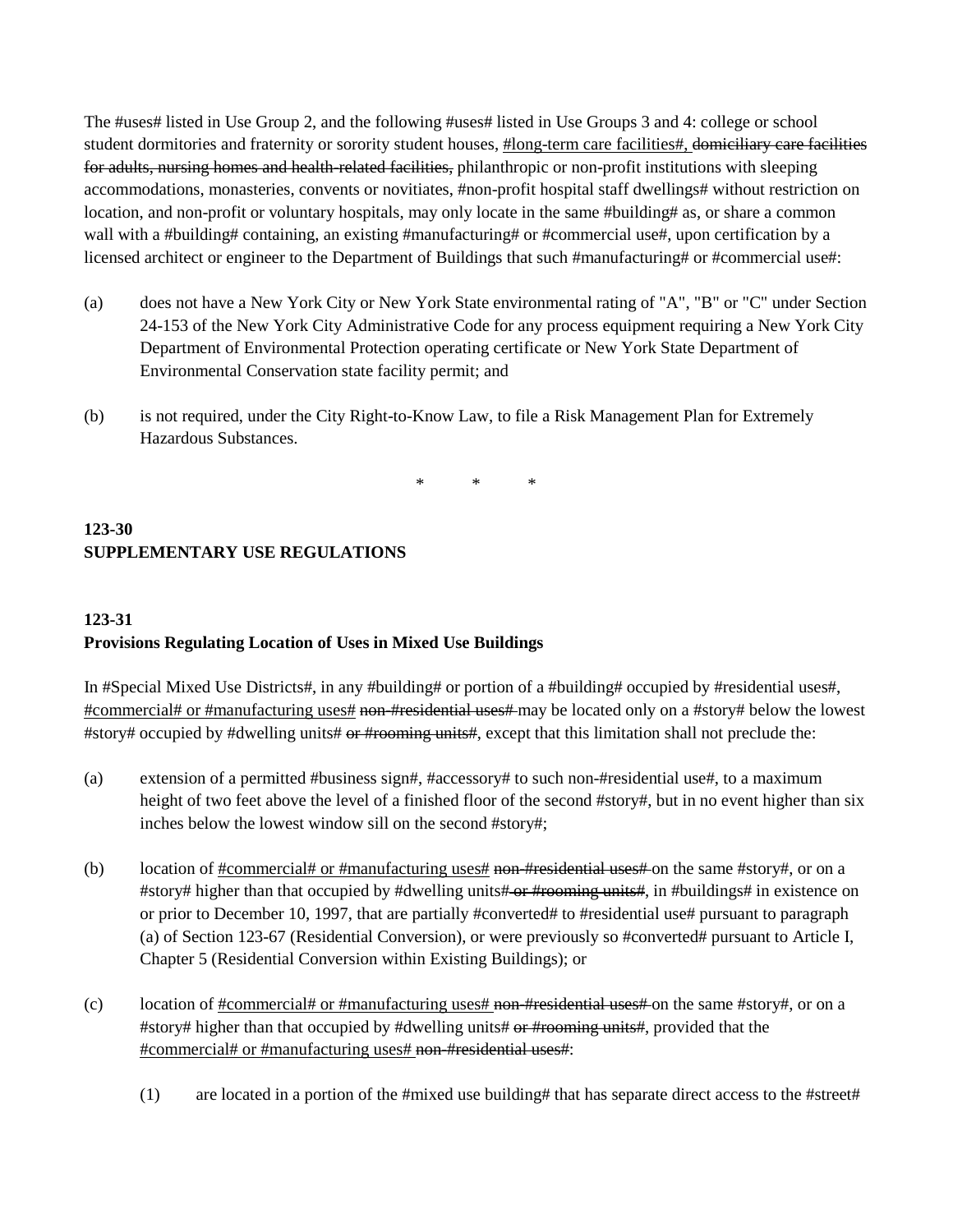with no access to the #residential# portion of the #building# at any #story#; and

(2) are not located directly over any portion of a #building# containing #dwelling units# or #rooming units#.

#### **123-32 Environmental Conditions**

In #Special Mixed Use Districts#, all new #dwelling units# shall be provided with a minimum 35dB(A) of window wall attenuation to maintain an interior noise level of  $45dB(A)$  or less, with windows closed, and shall provide an alternate means of ventilation. However, upon application to the Office of Environmental Remediation (OER) by the owner of the affected #building#, consistent with its authority under the provisions of Section 11-15 (Environmental Requirements) with respect to (E) designations, OER may modify the requirements of this Section, based upon new information, additional facts or updated standards, as applicable, provided that such modification is equally protective. In such instances, OER shall provide the Department of Buildings with notice of such modification, stating that it does not object to the issuance of a building permit, or temporary or final certificate of occupancy.

\* \* \*

#### **123-60 SPECIAL BULK REGULATIONS**

\* \* \*

#### **123-63**

#### **Maximum Floor Area Ratio and Lot Coverage Requirements for Zoning Lots Containing Only Residential Buildings in R6, R7, R8 and R9 Districts**

Where the designated #Residence District# is an R6, R7, R8 or R9 District, the minimum required #open space ratio# and maximum #floor area ratio# provisions of Section 23-151442 (Basic regulations for R6 through R9 Districts), 23-143 and paragraph (a) of Section 23-147 shall not apply. In lieu thereof, all #residential buildings#, regardless of whether they are required to be #developed# or #enlarged# pursuant to the Quality Housing Program, shall comply with the maximum #floor area ratio# and #lot coverage# requirements set forth for the designated district in Section 23-15345 (For Quality Housing buildings), or paragraph (b) of Section 23-15547 (Affordable independent residences for seniors), as applicable. <del>for #non-profit residences for the elderly#. For</del> purposes of this Section, #non-profit residences for the elderly# in R6 and R7 Districts without a letter suffix, shall comply with the provisions for R6A or R7A Districts, respectively, as set forth in paragraph (b) of Section 23-147.

Where the designated district is an R7-3 District, the maximum #floor area ratio# shall be 5.0 and the maximum #lot coverage# shall be 70 percent on an #interior# or #through lot# and  $100.80$  percent on a #corner lot#.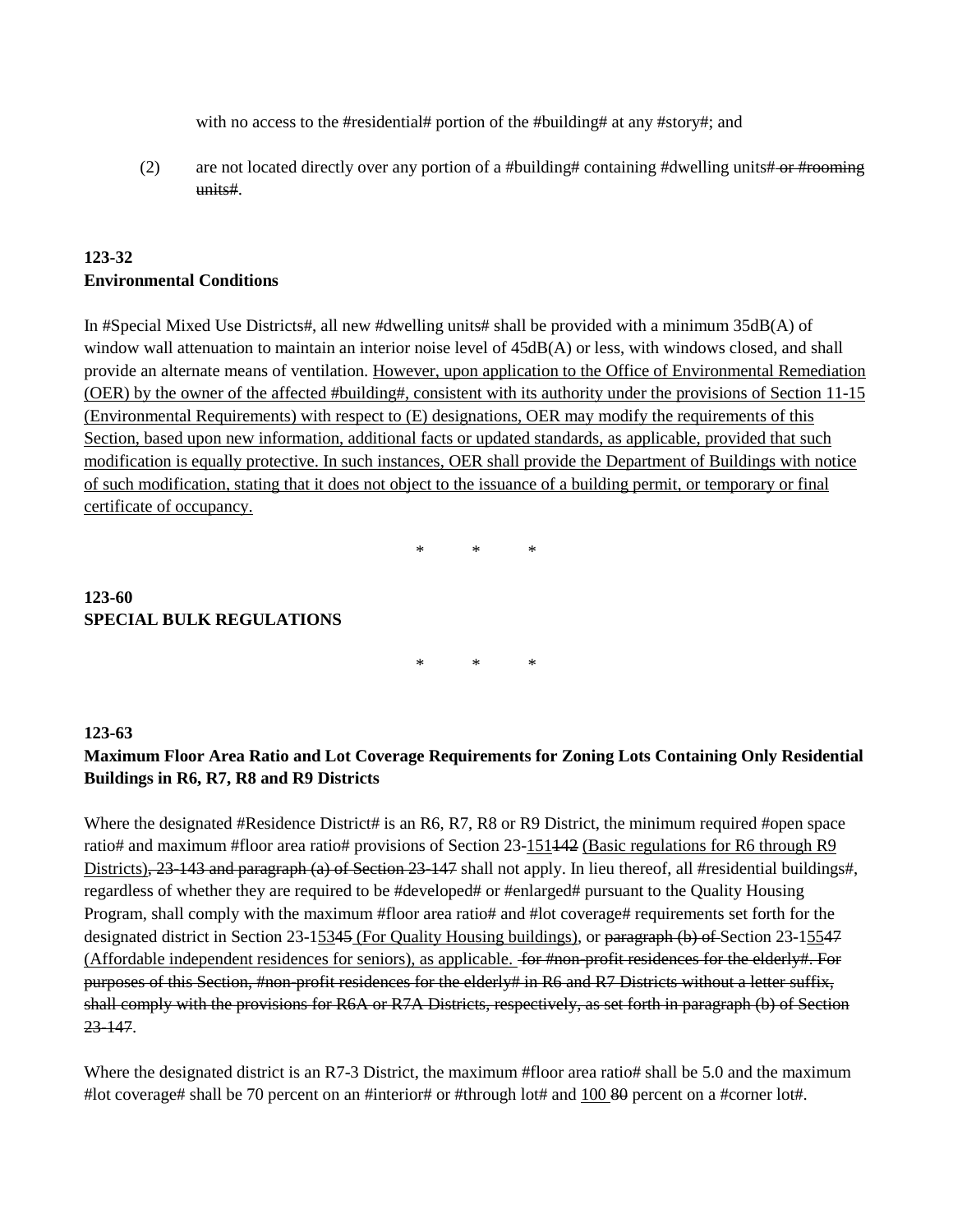Where the designated district is an R9-1 District, the maximum #floor area ratio# shall be 9.0, and the maximum #lot coverage# shall be 70 percent on an #interior# or #through lot# and 100 80 percent on a #corner lot#.

The provisions of this Section shall not apply on #waterfront blocks#, as defined in Section 62-11. In lieu thereof, the applicable maximum #floor area ratio# and #lot coverage# requirements set forth for #residential uses# in Section 62-30 (SPECIAL BULK REGULATIONS) through 62-32 (Maximum Floor Area Ratio and Lot Coverage on Waterfront Blocks), inclusive, shall apply.

However, in #Inclusionary Housing designated areas#, as listed in the table in this Section, the maximum permitted #floor area ratio# shall be as set forth in Section 23-154952 (Inclusionary Housing). The locations of such districts are specified in  $APPENDIX F$  of this Resolution.

\* \* \*

#### **123-64 Maximum Floor Area Ratio and Lot Coverage Requirements for Zoning Lots Containing Mixed Use Buildings**

For #zoning lots# containing #mixed use buildings#, the following provisions shall apply.

(a) Maximum #floor area ratio#

\* \* \*

#### (3) #Residential uses#

Where the #Residence District# designation is an R3, R4 or R5 District, the maximum #floor area ratio# permitted for #residential uses# shall be the applicable maximum #floor area ratio# permitted for #residential uses# under the provisions of Sections-23-14, inclusive, and 23-141, in accordance with the designated #Residence District#.

Where the #Residence District# designation is an R6, R7, R8, R9 or R10 District, the maximum #floor area ratio# permitted for #residential uses# shall be the applicable maximum #floor area ratio# permitted for #residential uses# under the provisions of Section 123-63, in accordance with the designated #Residence District#.

(4) Maximum #floor area# in #mixed use buildings#

The maximum total #floor area# in a #mixed use building# shall be the maximum #floor area# permitted for either the #commercial#, #manufacturing#, #community facility# or #residential use#, as set forth in this Section, whichever permits the greatest amount of #floor area#.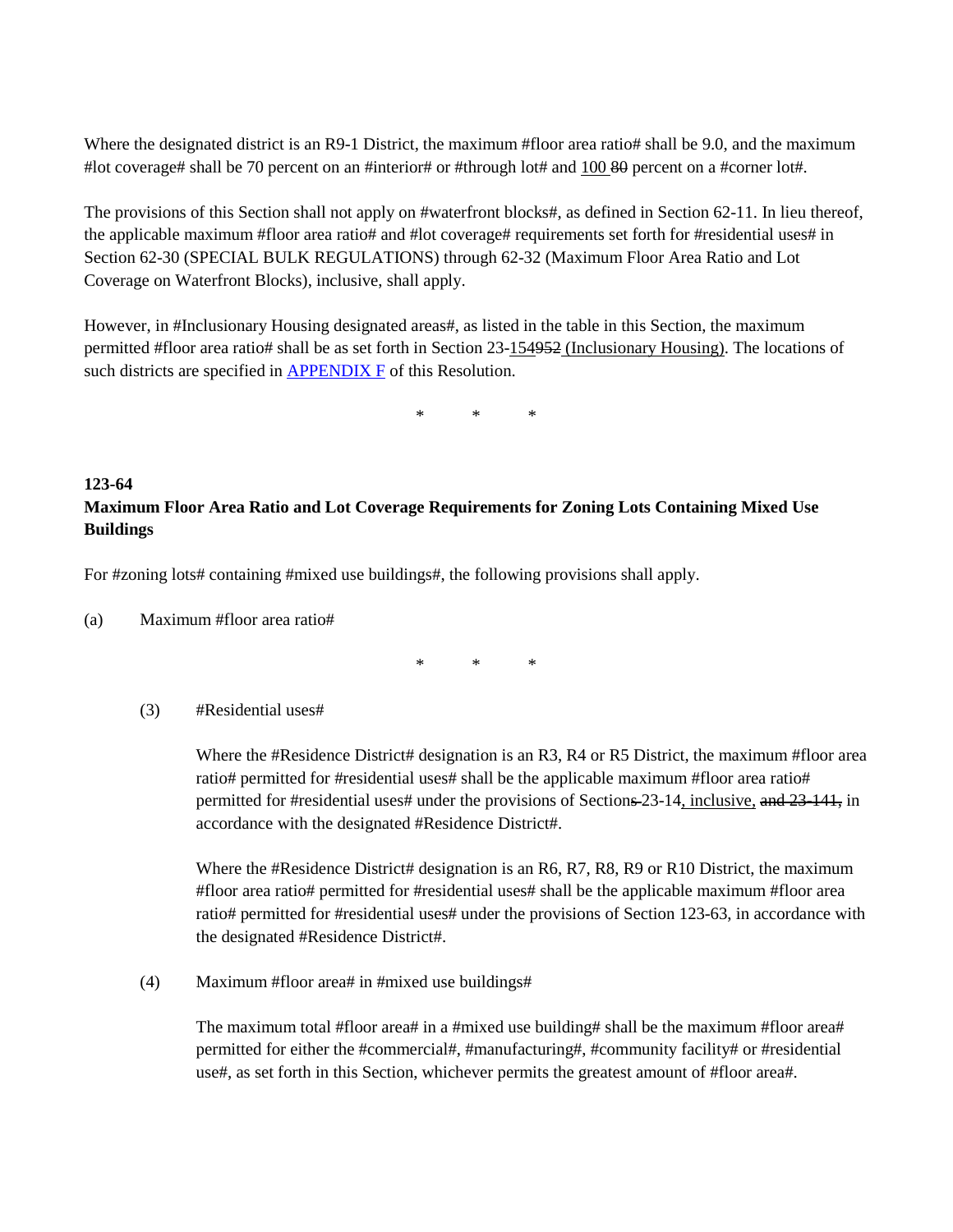However, in #Inclusionary Housing designated areas#, except within Waterfront Access Plan BK-1, the maximum #floor area ratio# permitted for #zoning lots# containing #residential# and #commercial#, #community facility# or #manufacturing uses# shall be the base #floor area ratio# set forth in Section 23-154952 (Inclusionary Housing) for the applicable district. Such base #floor area ratio# may be increased to the maximum #floor area ratio# set forth in such Section only through the provision of #affordable housing#, pursuant to Section 23-90, inclusive.

\* \* \*

## **123-65 Special Yard Regulations**

\* \* \*

#### **123-652 Special yard regulations for mixed use buildings**

No #front yards# or #side yards# are required in #Special Mixed Use Districts#. However, if any open area extending along a #side lot line# is provided at any level, such open area shall have a minimum width of eight feet; except, if the #mixed use building# contains no more than two #dwelling units#, the open area extending along a #side lot line# may be less than eight feet in width at the level of the #dwelling unit#. For a #residential# portion of a #mixed use building#, the required #rear yard# shall be provided at the floor level of the lowest #story# containing #dwelling units# or #rooming units# where any window of such #dwelling units# or #rooming units# faces onto such #rear yard#.

\* \* \*

**123-66 Height and Setback Regulations**

\* \* \*

# **123-662 All buildings in Special Mixed Use Districts with R6, R7, R8, R9 and R10 District designations**

In #Special Mixed Use Districts# where the designated #Residence District# is an R6, R7, R8, R9 or R10 District, the height and setback regulations of Sections 23-60 and 43-40 shall not apply. In lieu thereof, all #buildings or other structures# shall comply with the height and setback regulations of this Section.

(a) Medium and high density non-contextual districts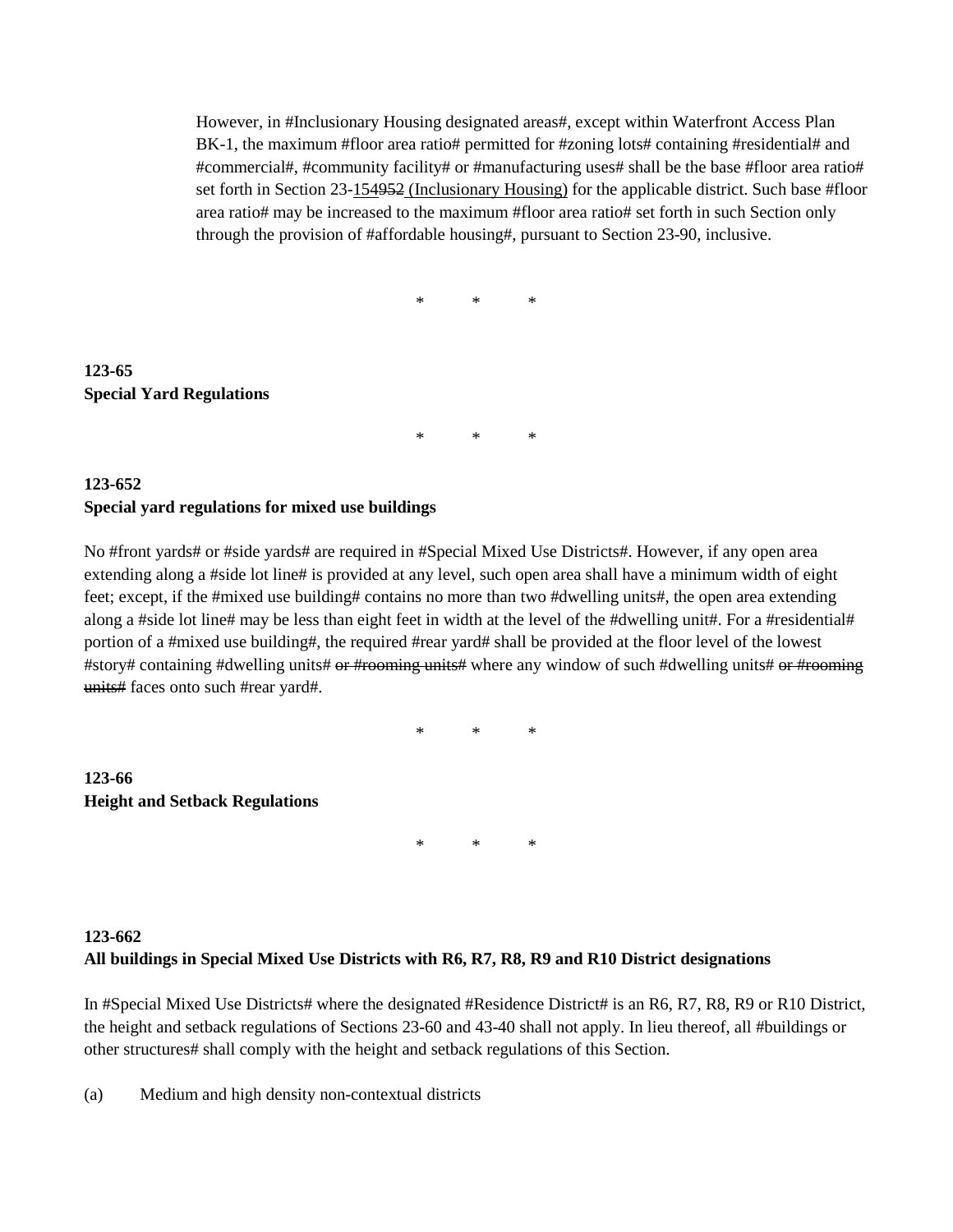(1) In #Special Mixed Use Districts# where the designated #Residence District# is an R6, R7, R8, R9 or R10 District without a letter suffix, except an R6A, R6B, R7A, R7B, R7D, R7X, R8A, R8B, R8X, R9A, R9X, R10A or R10X District, the height of a #building or other structure#, or portion thereof, located within ten feet of a #wide street# or 15 feet of a #narrow street#, may not exceed the maximum base height specified in Table A of this Section, except for dormers permitted in accordance with paragraph (c) of this Section. Beyond ten feet of a #wide street# and 15 feet of a #narrow street#, the height of a #building or other structure# shall not exceed the maximum #building# height specified in Table A. However, a #building or other structure# may exceed such maximum #building# height by four #stories# or 40 feet, whichever is less, provided that the gross area of each #story# located above the maximum #building# height does not exceed 80 percent of the gross area of that #story# directly below it.

\* \* \*

#### (b) Medium and high density contextual districts

In #Special Mixed Use Districts# where the #Residence District# designation is an R6A, R6B, R7A, R7B, R7D, R7X, R8A, R8B, R8X, R9A, R9X, R10A or R10X District, the height and setback provisions of Section 23-662 shall apply. Where the #Residence District# designation is an R10X District, a tower may be provided in accordance with the provisions of Section 23-663. In addition, in all applicable districts, for #developments# or #enlargements# providing #affordable housing# pursuant to the Inclusionary Housing Program, as set forth in Section 23-90, inclusive, or for #developments# or #enlargements# where at least 20 percent of the #floor area# of the #zoning lot# contains #affordable independent residences for seniors#, the height and setback provisions of Section 23-664 shall apply. Separate maximum #building# heights are set forth within the Tables of Sections 23-662 and 23-664 for #developments# or #enlargements# with #qualifying ground floors# and for those with #non-qualifying ground floors#, as defined in Section 23-662. no #building or other structure# shall exceed the maximum #building# height specified in Table B of this Section.

Setbacks are required for all portions of #buildings# that exceed the maximum base height specified in Table B. Such setbacks shall be provided in accordance with the following provisions:

- (1) #Building# walls facing a #wide street# shall provide a setback at least ten feet deep from such wall of the #building# at a height not lower than the minimum base height specified in Table B. #Building# walls facing a #narrow street# shall provide a setback at least 15 feet deep from such wall of the #building# at a height not lower than the minimum base height specified in Table B.
- (2) These setback provisions are optional for any #building# wall that is either located beyond 50 feet of a #street line# or oriented so that lines drawn perpendicular to such #building# wall would intersect a #street line# at an angle of 65 degrees or less. In the case of an irregular #street line#, the line connecting the most extreme points of intersection shall be deemed to be the #street line#.
- (3) Required setback areas may be penetrated by dormers in accordance with paragraph (c) of this Section.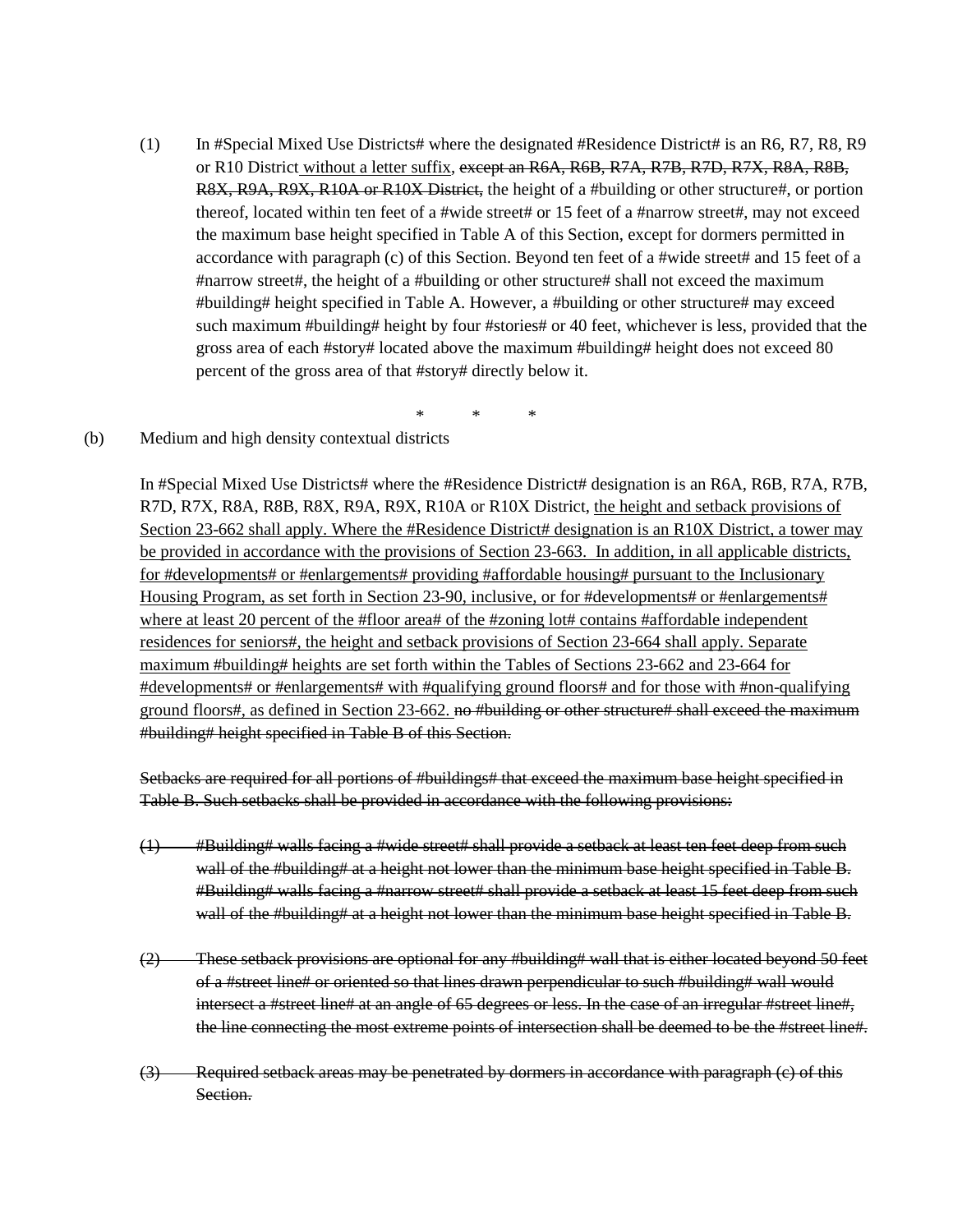(4) Where the #Residence District# designation is an R10X District, no maximum #building# height shall apply. However, the minimum coverage of any portion of a #building# that exceeds the permitted maximum base height shall be 33 percent of the #lot area# of the #zoning lot#. Such minimum #lot# coverage requirement shall not apply to the highest four #stories# of the #building#.

#### TABLE B HEIGHT AND SETBACK FOR ALL BUILDINGS IN MEDIUM AND HIGH DENSITY CONTEXTUAL DISTRICTS (in feet)

| <b>District</b>  | Minimum Base<br>Height | <b>Maximum</b><br><b>Base Height</b> | Maximum<br>#Building#<br>Height |
|------------------|------------------------|--------------------------------------|---------------------------------|
| R6B              | 30                     | 40                                   | 50                              |
| R <sub>6</sub> A | 40                     | 60                                   | 70                              |
| R7B              | 40                     | 60                                   | 75                              |
| R7A              | 40                     | 65                                   | 80                              |
| R <sub>7D</sub>  | 60                     | 85                                   | 100                             |
| R7X              | 60                     | 85                                   | 125                             |
| R <sub>8</sub> A | 60                     | 85                                   | 120                             |
| R8B              | 55                     | 60                                   | 75                              |
| R <sub>8</sub> X | 60                     | 85                                   | 150                             |
| R9A**            | 60                     | 95                                   | 135                             |
| R9A*             | 60                     | 102                                  | 145                             |
| <b>R9X**</b>     | 60                     | 120                                  | 160                             |